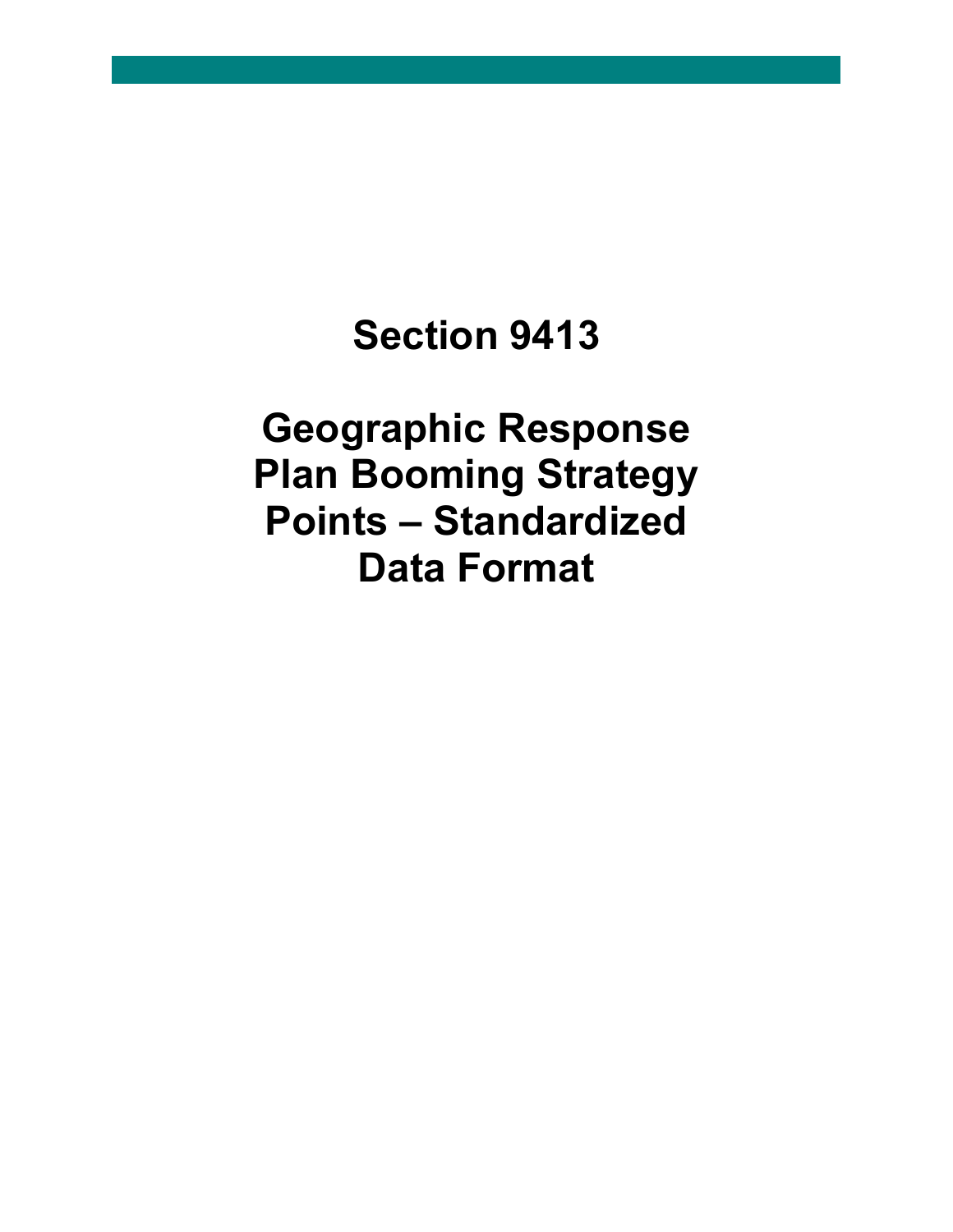

| <b>Section</b> | Page |
|----------------|------|
|                |      |

**9413 Geographic Response Plan Booming Strategy Points – Standardized Data Format.................................................9413-1**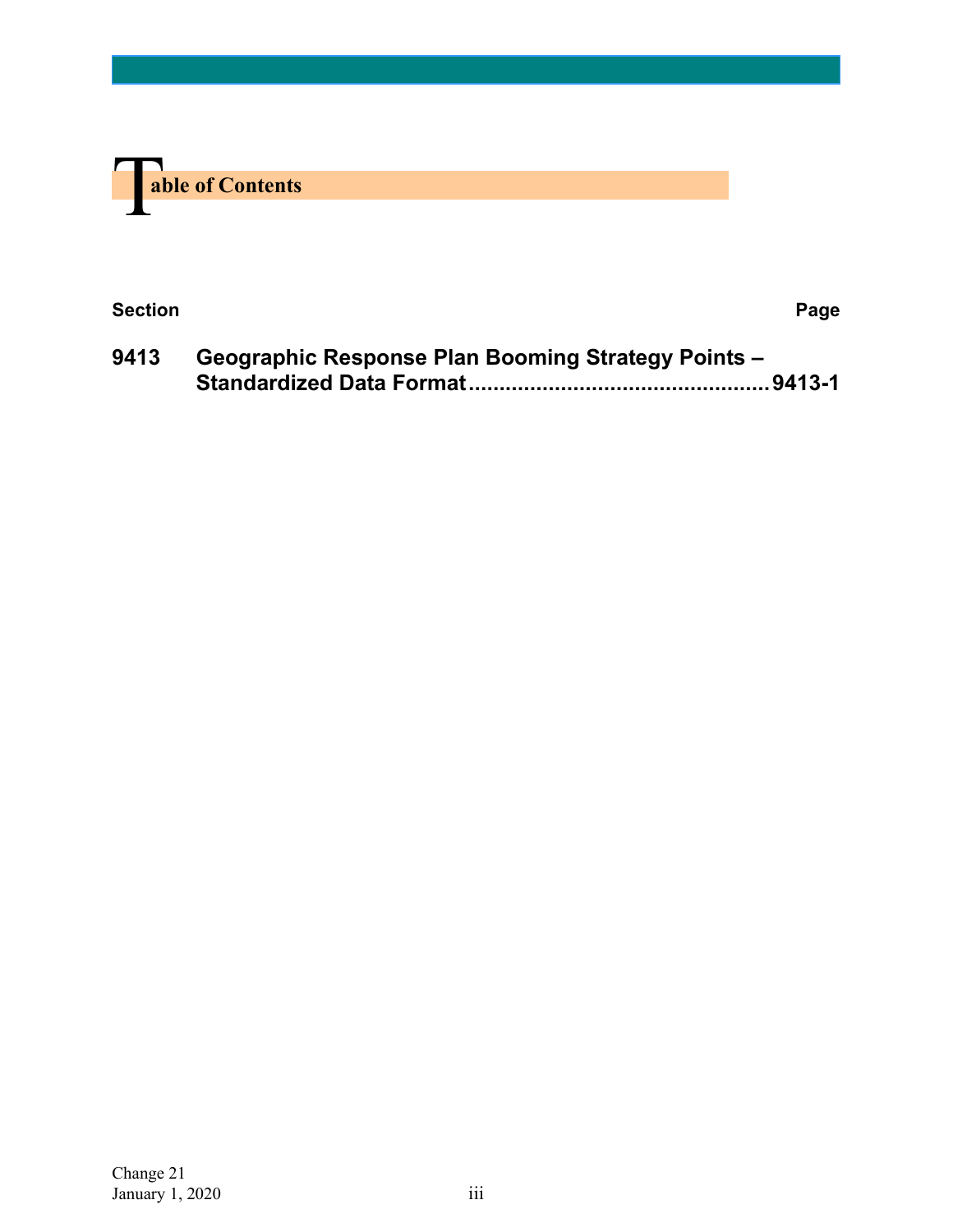## **Geographic Response Plan Booming Strategy Points – Standardized Data Format**

**These fields should be available in a Common Operating Picture Viewer to aid the Unified Command in visualizing the prioritization and status of booming operations**

**Strategy ID:** Based on Washington State Department of Ecology naming convention guidance. Alpha numeric designator for each strategy, combining the water body abbreviation and some form of linear reference. For example, LCR-12.2L, where LCR=Lower Columbia River at River Mile 12.2 located on river left.

**Strategy** Name: This is the geographic or common name for the strategy. Ex: John Day River Mouth or Empire Docks as the common name for a strategy. This both helps quickly give the general location of the strategy, and provide a check on possible locational mismatches.

**Strategy Status**: This field is used to track the Operations Section status for the boom and for display in SitStat. This field will be blank or have a default of inactive until "Ordered" for implementation. The list of allowed values intends to track the full cycle throughout a given response. The options are: Inactive, Ordered, Deployed, Remove.

**Strategy Priority:** This is the default prioritization with a Geographic Response Plan (GRP) (if part of pre-determined spill scenario prioritization) and can be modified during an incident to reflect changes made within Environmental Unit/Planning and reflected on the 232s (1, 2, 3, 4…for example), or simplified for broader audience (A, B, C, High, Medium, Low, for example).

**Conditions:** This field is used to describe any conditions that would limit the effectiveness or ability to deploy a booming strategy. This would typically include the sea state or river flow conditions. Common entries would include High, Medium and/or Low river flow, high tides needed to gain access to an area (High Tide Only) or low tides which would preclude entrance (Low Tide Only) or Calm to Moderate Sea States Only (Calm/Moderate Seas).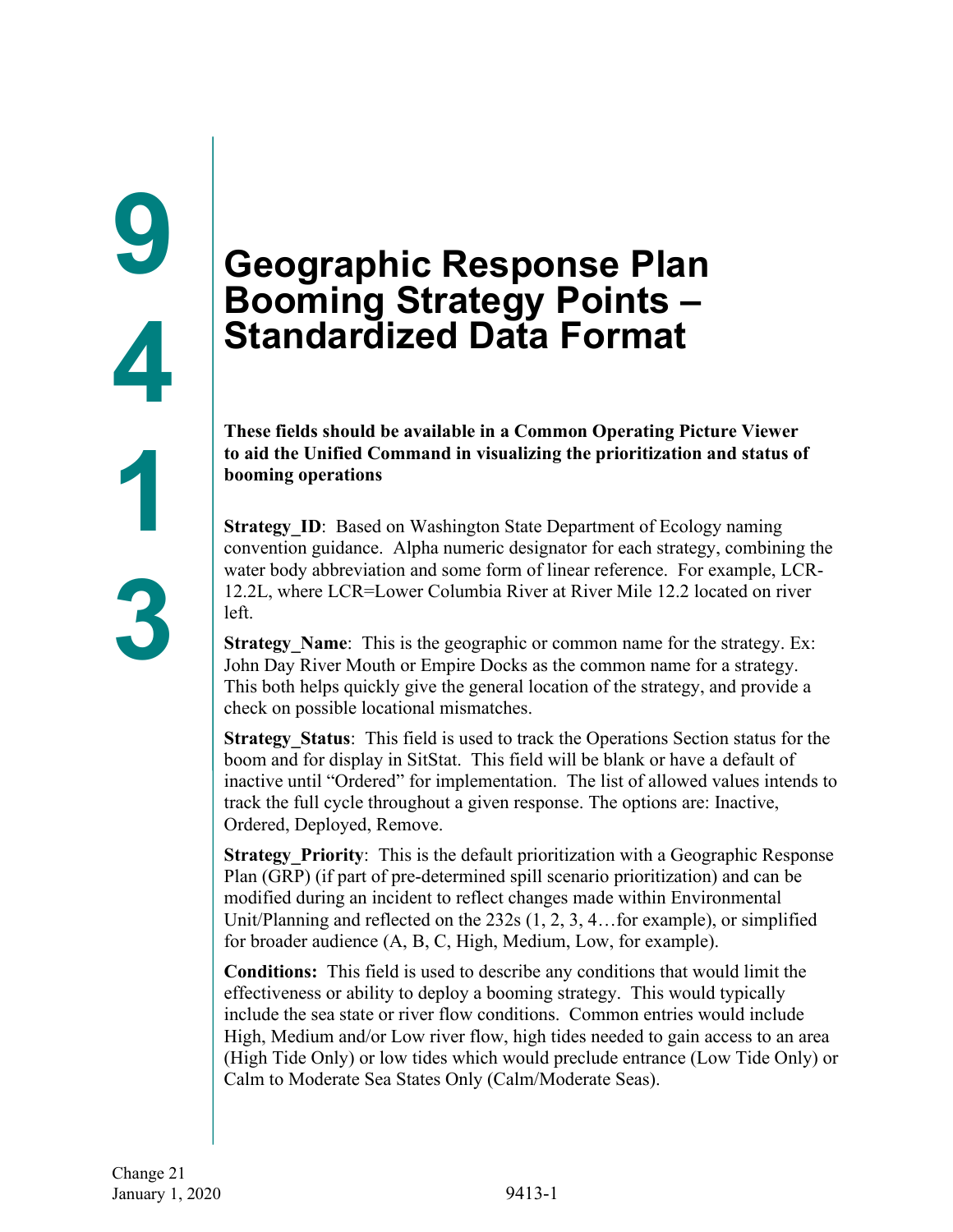## *9413. Geographic Response Plan Booming Strategy Points – Standardized Data Format*

**Strategy DateTime**: This field identifies the date and time the booming strategy was assigned to its current status (Strategy Status) to allow for tracking within Operations and SitStat.

**Strategy Type:** Booming strategy type. Strategy types are: Collection (directing toward a collection point which is a part of the same strategy), Containment (at source), Diversion (toward a separate collection strategy, away from sensitive area, or to move toward center of channel), or Exclusion (blocking off a resource or sensitive area).

**GRP** Date: The date the strategy was first adopted, or last modified (edited) in a GRP.

**GRP** Name: This is the abbreviated name of the Geographic Response Plan that the strategy falls within (CPS or Central Puget Sound, for instance).

**Site Access Description**: Text field describing how to access a site as well as any limitation(s) that might be associated with the access point.

**Boat Required:** Yes/No field indicating whether a boat is required to deploy the strategy.

**Staging Code:** Indicate whether staging is On-Site or Remote.

**Staging ID:** The ID of the pre-designated staging area for the strategy.

**Staging Name:** Text field providing the name of the pre-designated staging area for the strategy.

**Boom** Length: Total length of boom required, expressed in feet (sum for multiple-boom strategies) rounded to the nearest 100 feet for strategies >100' length.

**Boom\_Type**: Type of primary boom. Based on categorization present in WRRL. Types are: B1 (42" or larger), B2 (18" to 41"), B3 ( $\leq$ 18"), Fire Boom (Bfire), and Sorbent Boom (Sorbent).

**Resource\_Protected**: Narrative field describing the natural, cultural, or economic resources that the strategy was designed to protect. Example, "Protect salmon spawning beds" or "Protect down-river natural resources".

**Watercourse Description**: General description of the type of watercourse the strategy is located within. For example, River with Tidal Influence or Estuary.

**Objective Description**: Text field describing the objective of the strategy. Example, "Deflect oil to shoreline for collection" or "Exclude oil from entering into marsh".

**Implementation Description:** Text field describing how to implement the strategy. For example, use a boat to deploy 500' of boom in a chevron configuration at the mouth of the estuary. Use existing pier as a northern shoreline anchor and use a shoreside anchor system on the south side.

**Equipment Description:** Text field describing the equipment required to implement the strategy. For example, "800 feet Boom-B3 (River Boom or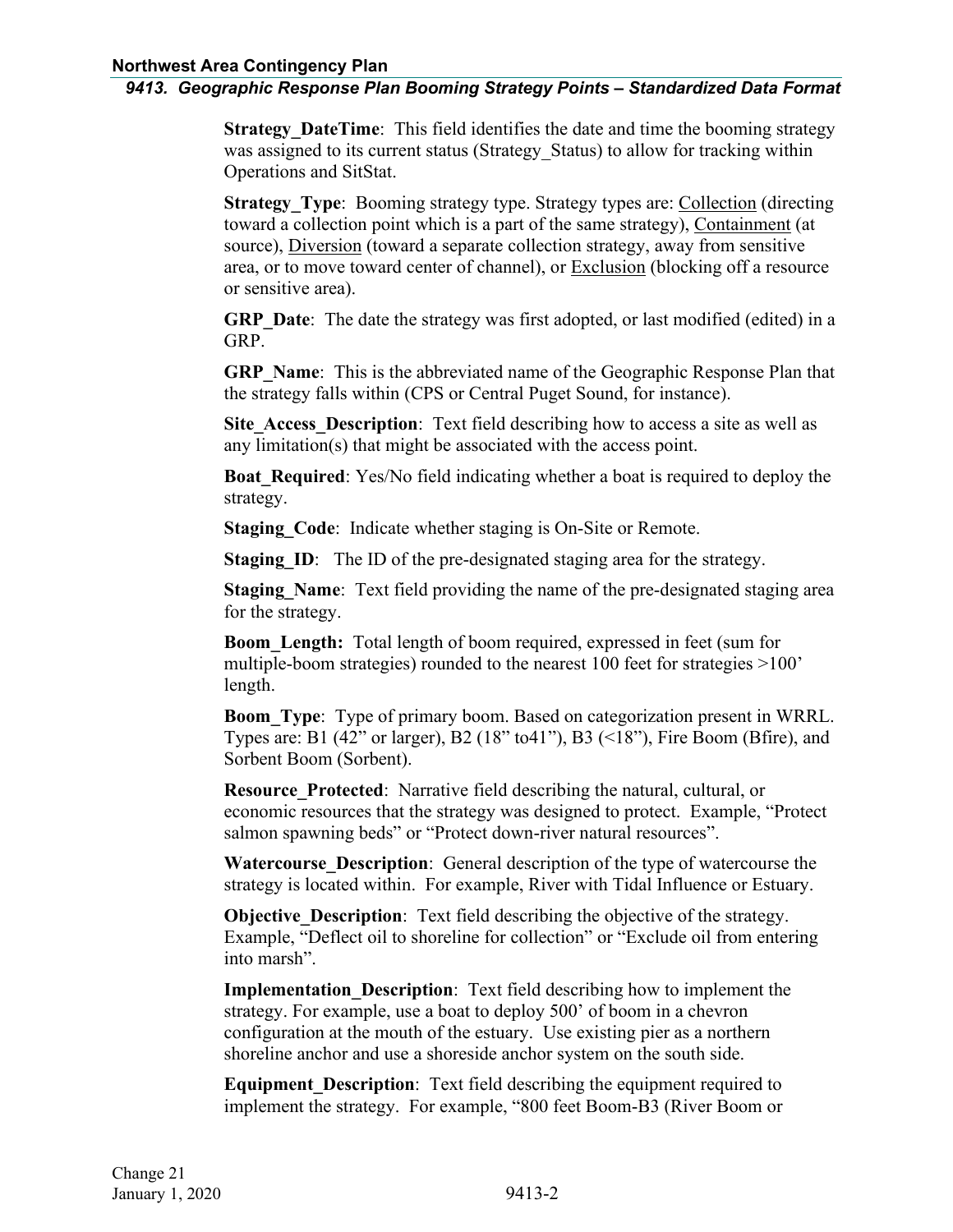## *9413. Geographic Response Plan Booming Strategy Points – Standardized Data Format*

Equivalent); Shore Connect System (posts, driver, anchor, chain, line); Workboat(s) adequate for size/type of boom".

**Address\_City**:Closest city to the strategy.

Address **Zip**: Zip code the closest mapped address the strategy falls within.

**County**: County the strategy is located in.

**State**: State the GRP strategy is located in.

**Latitude**: Latitude in decimal degrees to 5 decimal points or greater.

**Longitude**: Longitude in decimal degrees to 5 decimal points or greater.

**Marker**: This field is optional and allows for use in assignment of a symbol for viewing in some viewers.

**GRP** Link: This field can be used to provide a web-link to either the GRP or a Two-Pager for full details about implementing the strategy.

This field definitions document represents one of the primary deliverables of the Northwest Area Committee (NWAC's) Data Standardization Task Force assembled for 2015. This document was developed during four teleconferences/webinars and numerous intervening calls and exchanges of draft documents. It is the intent of the NWAC that this baseline information be developed to support incident response and drills and to provide the ability to consistently share information within the Unified Command, Incident Command Post, and with external stakeholders and others involved in supporting incident response.

If endorsed by the NWAC and Regional Response Team, this document will be used as a guide in the development of consistent data to support incident response, drills, and facilitate data sharing. Development of new data, or the conversion of existing data into this framework will require time and trial, and the incorporation of lessons learned during drills and incidents.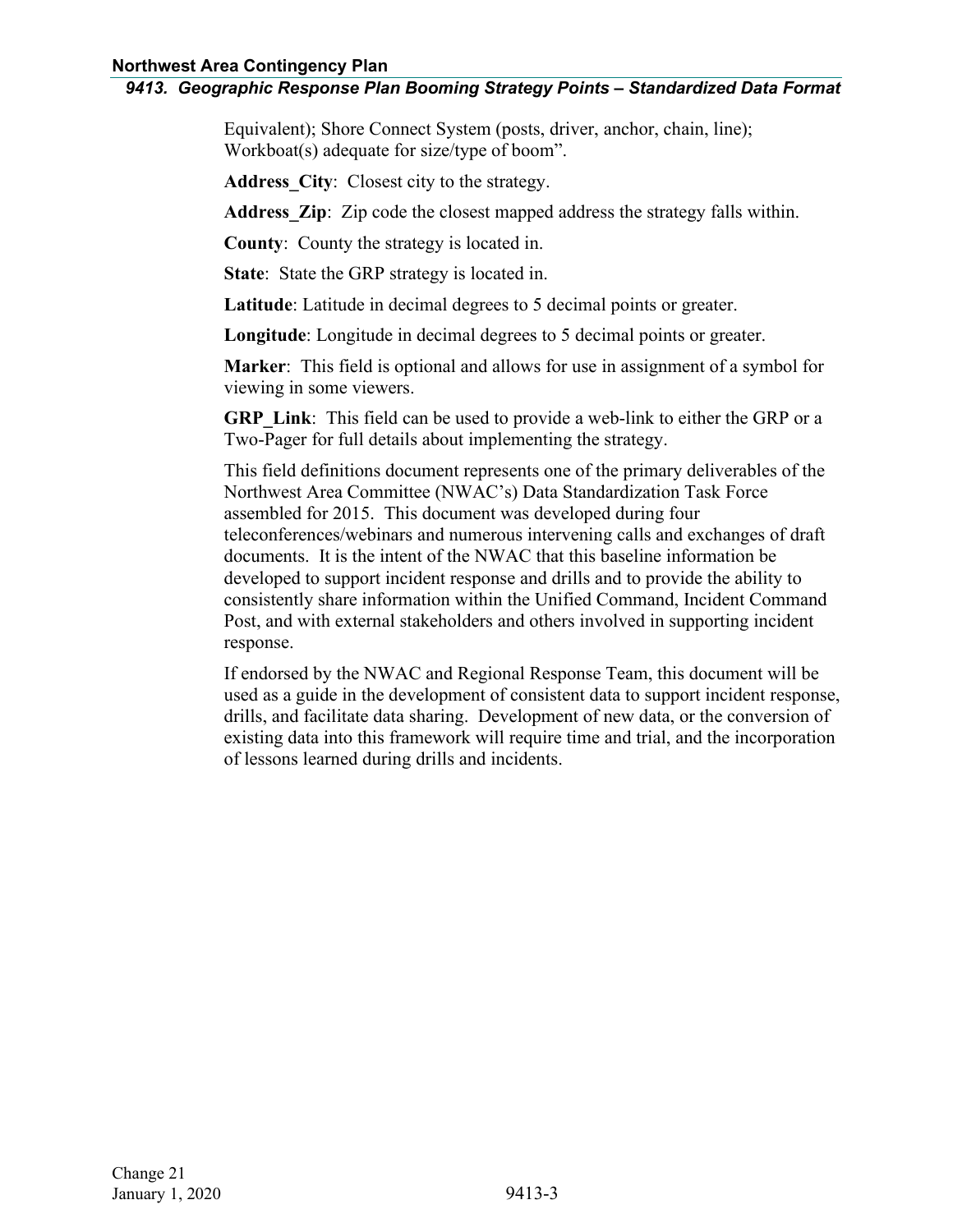| <b>FIELD</b>        | Strategy_ID       | Strategy_Name                                                                                                                                                                                    | Strategy_Status                               | Strategy_DateTime                                         | <b>Strategy_Priority</b>                                                                                                                                                                                                                                                                                                                 | <b>Conditions</b>                                                | Strategy_Type                           | <b>GRP_Date</b>   | <b>GRP_Name</b>                                                     | Site_Access                                                                               | <b>Boat_Required</b>                                                                          | Staging_Code                    |
|---------------------|-------------------|--------------------------------------------------------------------------------------------------------------------------------------------------------------------------------------------------|-----------------------------------------------|-----------------------------------------------------------|------------------------------------------------------------------------------------------------------------------------------------------------------------------------------------------------------------------------------------------------------------------------------------------------------------------------------------------|------------------------------------------------------------------|-----------------------------------------|-------------------|---------------------------------------------------------------------|-------------------------------------------------------------------------------------------|-----------------------------------------------------------------------------------------------|---------------------------------|
| <b>REQUIRED?</b>    | Required          | Required                                                                                                                                                                                         | Required                                      | Optional                                                  | Optional                                                                                                                                                                                                                                                                                                                                 | Optional                                                         | Required                                | <b>Optional</b>   | Required                                                            | Optional                                                                                  | Required                                                                                      | Optional                        |
| <b>EXAMPLE</b>      | LCR-17.8L         | John Day River Mouth                                                                                                                                                                             | <i>nactive</i>                                | 7/24/2015 0900 or<br>20150724 0900                        | High                                                                                                                                                                                                                                                                                                                                     | High water only;<br>calm to moderate<br>sea states; Any          | Exclusion                               | 4/22/2015 LCR     |                                                                     | John Day River Boat<br>Ramp - Tidal Influence<br>on river mouth.                          |                                                                                               | On-Site                         |
| <b>FORMAT</b>       | Text              | Text                                                                                                                                                                                             | Tęxt                                          | Text                                                      | Text                                                                                                                                                                                                                                                                                                                                     | <b>Text</b>                                                      | Text                                    | <b>Date</b>       | <b>Text</b>                                                         | Text                                                                                      | Y/N                                                                                           | Text                            |
| <b>CONSTRAINTS</b>  | 12 Characters Max | 255 Characters Max                                                                                                                                                                               | List Restricted; 10<br><b>Characters Max</b>  | Beginning of drill or<br>incident:                        | Predetermined values<br>may be adjusted for<br>incident; 30 Char Max                                                                                                                                                                                                                                                                     | 30 Characters Max                                                | List Restricted                         | >1990             | 10 Characters Max                                                   | 255 Characters Max                                                                        | Y/N                                                                                           | List Restricted;<br>10 Char Max |
| List or Detail of   | <b>WA Naming</b>  | Geographic Location                                                                                                                                                                              | Inactive                                      | Date/Time 24hr                                            | 1,2,3,4Null                                                                                                                                                                                                                                                                                                                              | Sea State Descr.                                                 | Collection                              | <b>Short Date</b> | From existing list                                                  | Best way to access                                                                        | Info to aid                                                                                   | On-Site                         |
| Data Format/        | Convention as     | or common name                                                                                                                                                                                   | Ordered                                       | Time is optional                                          | A,B,C,DNull                                                                                                                                                                                                                                                                                                                              | or River Flow                                                    | Containment                             | Format            | of NW Area GRPs                                                     | site for implement-                                                                       | <b>Operations</b>                                                                             | Remote                          |
| <b>Restrictions</b> | Guide             |                                                                                                                                                                                                  | Deployed                                      | for extended                                              | High, Med, Low, Null                                                                                                                                                                                                                                                                                                                     | Constraints                                                      | Diversion                               |                   |                                                                     | action. Note any                                                                          |                                                                                               |                                 |
|                     |                   |                                                                                                                                                                                                  | Remove                                        | incidents                                                 | Other                                                                                                                                                                                                                                                                                                                                    |                                                                  | Exclusion                               |                   |                                                                     | limitations.                                                                              |                                                                                               |                                 |
| Note:               |                   | Highlighted fields are potentially to be eliminated based on limited utility for COP display<br>This is the Unique ID for the<br>strategy and allows for tying<br>1213 has steh zeludet zadto ot | Geographic or common<br>namo for the stratogy | Status of boom<br>deployment. Field<br>restricted to pre- | Field Names are truncated to 10 characters when converted from tabular data (spreadsheet) to an ArcGIS Shapefile. This can be avoided by converting to a file geodatabase.<br>Conditions field was added to describe any limitations on the applicability of the strategy based on environmental conditions (sea state) or current/flow. | Type of Strategy:<br>Collection, Containment,<br>Deflection (aka | This is either the<br>date the strategy |                   | This is the<br>abbreviated name<br>of the GRP the<br>strategy falls | <b>Text field describing</b><br>how to access the<br>site, and any access<br>limitations. | Y/N field<br>indicating (if<br>Yes) that a boat<br>is required to<br>install the<br>strategy. |                                 |

was created or last updated. nection (aka **Diversion), or Exclusion** (aka Protection). Single designation allowed.

name for the strategy. For example, John Day River Mouth.

to other tabular data and GIS features associated with the file (points, lines, polygraphs). Designation based on WA ECY naming convention guidance. For example, LCR-12.2L, where LCR=Lower Columbia River, River Mile 12.2, located on Left Bank.

strategy falls within. For example, LCR or Lower Columbia River GRP.

restricted to predefined status to include: Inactive, Planned (ordered), Deployed...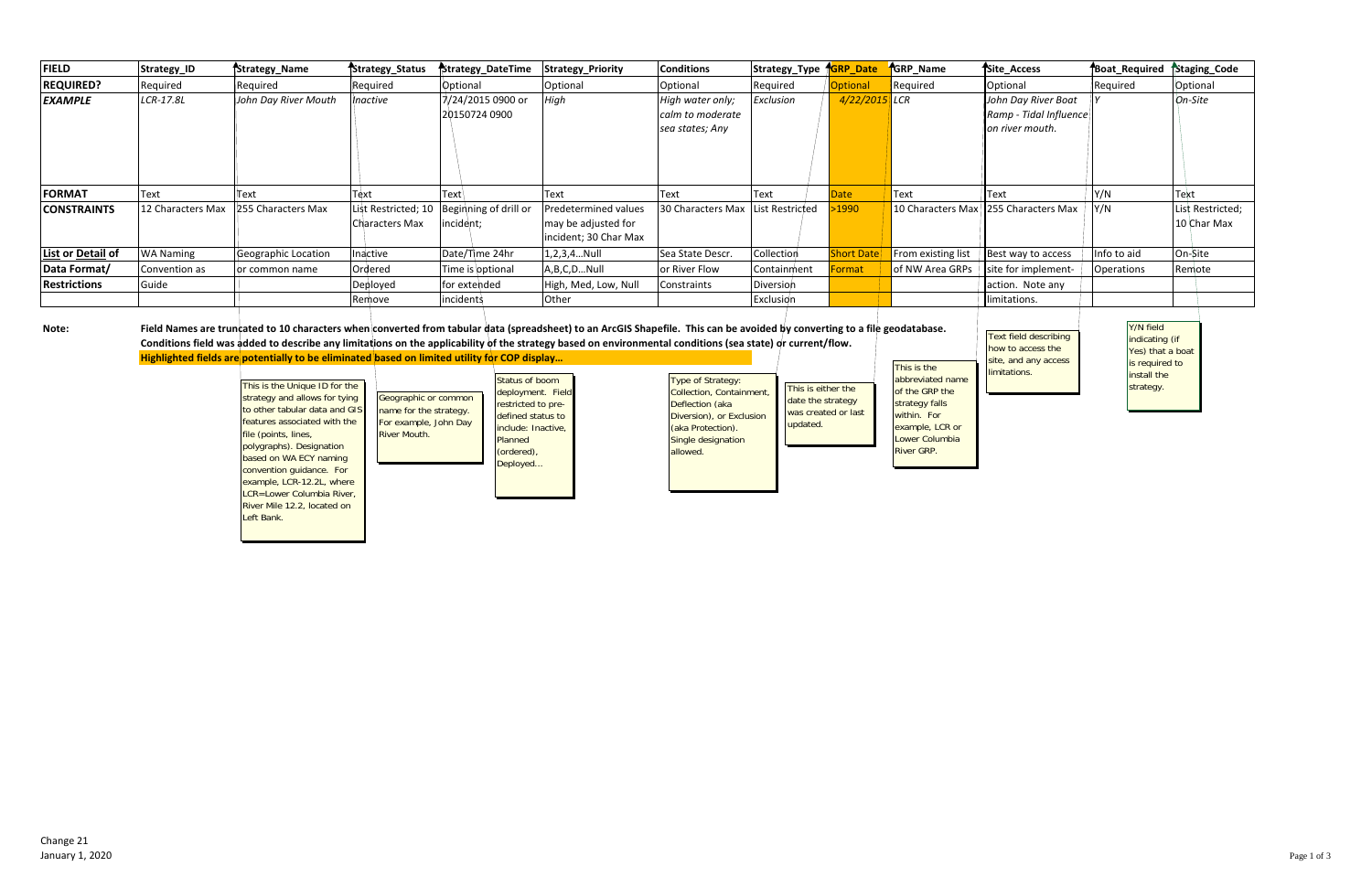| <b>FIELD</b>        | Staging_ID                                                                               | Staging_Name                                                                                                                                                                                                                                                                           | fBoom_Length                                                                                                                                                           | fBoom_Type                                                                     | <b>TResource Protected</b>                                                                                                                              | <b>Watercourse_Description</b>                                                                                 | TObjective_Description                                               | <b>Implementation Description</b>                                                                                                               | Tequipment Description                                                                                                                                              | <b>TAddress Num</b>                                                                                                                |
|---------------------|------------------------------------------------------------------------------------------|----------------------------------------------------------------------------------------------------------------------------------------------------------------------------------------------------------------------------------------------------------------------------------------|------------------------------------------------------------------------------------------------------------------------------------------------------------------------|--------------------------------------------------------------------------------|---------------------------------------------------------------------------------------------------------------------------------------------------------|----------------------------------------------------------------------------------------------------------------|----------------------------------------------------------------------|-------------------------------------------------------------------------------------------------------------------------------------------------|---------------------------------------------------------------------------------------------------------------------------------------------------------------------|------------------------------------------------------------------------------------------------------------------------------------|
| <b>REQUIRED?</b>    | Optional                                                                                 | Optional                                                                                                                                                                                                                                                                               | Required                                                                                                                                                               | Required                                                                       | Required                                                                                                                                                | Required                                                                                                       | Required                                                             | Required                                                                                                                                        | Required                                                                                                                                                            | <b>Optional</b>                                                                                                                    |
| <b>EXAMPLE</b>      | XXX-XC-SA??                                                                              | <b>Tongue Point</b><br><b>Staging Area</b>                                                                                                                                                                                                                                             |                                                                                                                                                                        | $800$ $B3 - 24"$                                                               | Waterfowl, other<br>sensitive nesting<br>species, wetlands,<br>year-round.                                                                              | <b>River Mouth with Tidal</b><br><b>Influence</b>                                                              | Keep oil from entering<br>the mouth of the John<br>Day River.        | Use boat to deploy 800' of<br>boom in single stretch from<br>point south of river mouth,<br>angling NW to anchor along<br>raised railway levee. | 800 feet Boom-B3 (River<br>Boom or Equivalent);<br><b>Shore Connect System</b><br>(posts, driver, anchor,<br>chain, line); Workboat(s)<br>adequate for size/type of | "100" as in 100 SW Front<br><b>Street, Astoria Oregon</b><br>97103; Text field to allow<br>for alpha numeric<br>numbered addresses |
| <b>FORMAT</b>       | Text                                                                                     | Text                                                                                                                                                                                                                                                                                   | Numeric                                                                                                                                                                | Text                                                                           | <b>Text</b>                                                                                                                                             | <b>Text</b>                                                                                                    | Text                                                                 | <b>Text</b>                                                                                                                                     | <b>Text</b>                                                                                                                                                         | <b>Fext</b>                                                                                                                        |
| <b>CONSTRAINTS</b>  | 20 Characters Max                                                                        | 255 Characters Max                                                                                                                                                                                                                                                                     | Whole numbers                                                                                                                                                          | <b>Restricted to WRRL</b><br>Types; 255 Char Max                               | 255 Characters Max                                                                                                                                      | 50 Characters Max                                                                                              | 255 Characters Max                                                   | 255 Characters Max                                                                                                                              | 255 Characters Max                                                                                                                                                  | 10 Characters Max                                                                                                                  |
| List or Detail of   | This is the ID for                                                                       | From existing list                                                                                                                                                                                                                                                                     | Rounded to                                                                                                                                                             | B1 42" or Larger                                                               | Listing of natural /                                                                                                                                    | Info used to aid in                                                                                            | Info used to aid in                                                  | Info used to aid in                                                                                                                             | May be linked instead/to                                                                                                                                            | Closest address to site                                                                                                            |
| Data Format/        | the designated                                                                           | of Staging Areas                                                                                                                                                                                                                                                                       | nearest 100'                                                                                                                                                           | B2 18" to 41"                                                                  | habitat resources                                                                                                                                       | Operations                                                                                                     | Operations.                                                          | Operations.                                                                                                                                     | a related table of                                                                                                                                                  | of booming strategy                                                                                                                |
| <b>Restrictions</b> | staging area.                                                                            | in GRPs                                                                                                                                                                                                                                                                                | unless $<$ 100"                                                                                                                                                        | B3 <18"                                                                        | and water supplies                                                                                                                                      |                                                                                                                |                                                                      |                                                                                                                                                 | equipment                                                                                                                                                           |                                                                                                                                    |
|                     |                                                                                          |                                                                                                                                                                                                                                                                                        |                                                                                                                                                                        | Fire (or Sorbent?)                                                             | as highest priority                                                                                                                                     |                                                                                                                |                                                                      |                                                                                                                                                 |                                                                                                                                                                     | <b>SUGGEST ELIMINATING</b>                                                                                                         |
| Note:               | Unique ID for<br>the Staging<br>Area<br>designated for<br>deployment of<br>the strategy. | Name of the Staging<br>Area designated for use<br>in deploying the<br>Strategy. May be the<br>Strategy_Name if<br>deployment is possible<br>from the site of the<br>strategy. For example,<br>John Day River Boat<br>Ramp could be used to<br>deploy John Day River<br>Mouth strategy. | <b>Total length of</b><br>boom needed to<br>deploy the<br>strategy, in feet.<br>Rounded to<br>nearest 100'<br>unless boom<br>lengths less than<br>100' can be<br>used. | A description of the<br>type and size of<br>boom needed to<br>deploy strategy. | <b>Text field describing</b><br>natural, cultural, or<br>economic resources<br>the strategy was<br>designed to protect.<br>Used to complete ICS<br>232. | <b>Text field</b><br>describing the<br>general nature of<br>the waterway in<br>which the strategy<br>is found. | <b>Text field</b><br>describing the<br>Objective of the<br>Strategy. | <b>Detailed description</b><br>of the<br>implementation of<br>the strategy.                                                                     | Text field<br>describing the<br>equipment<br>required to<br>implement the<br>strategy.                                                                              | <b>Nearest</b><br>physical<br>address to the<br>strategy site for<br>the purposes of<br>access via road.                           |